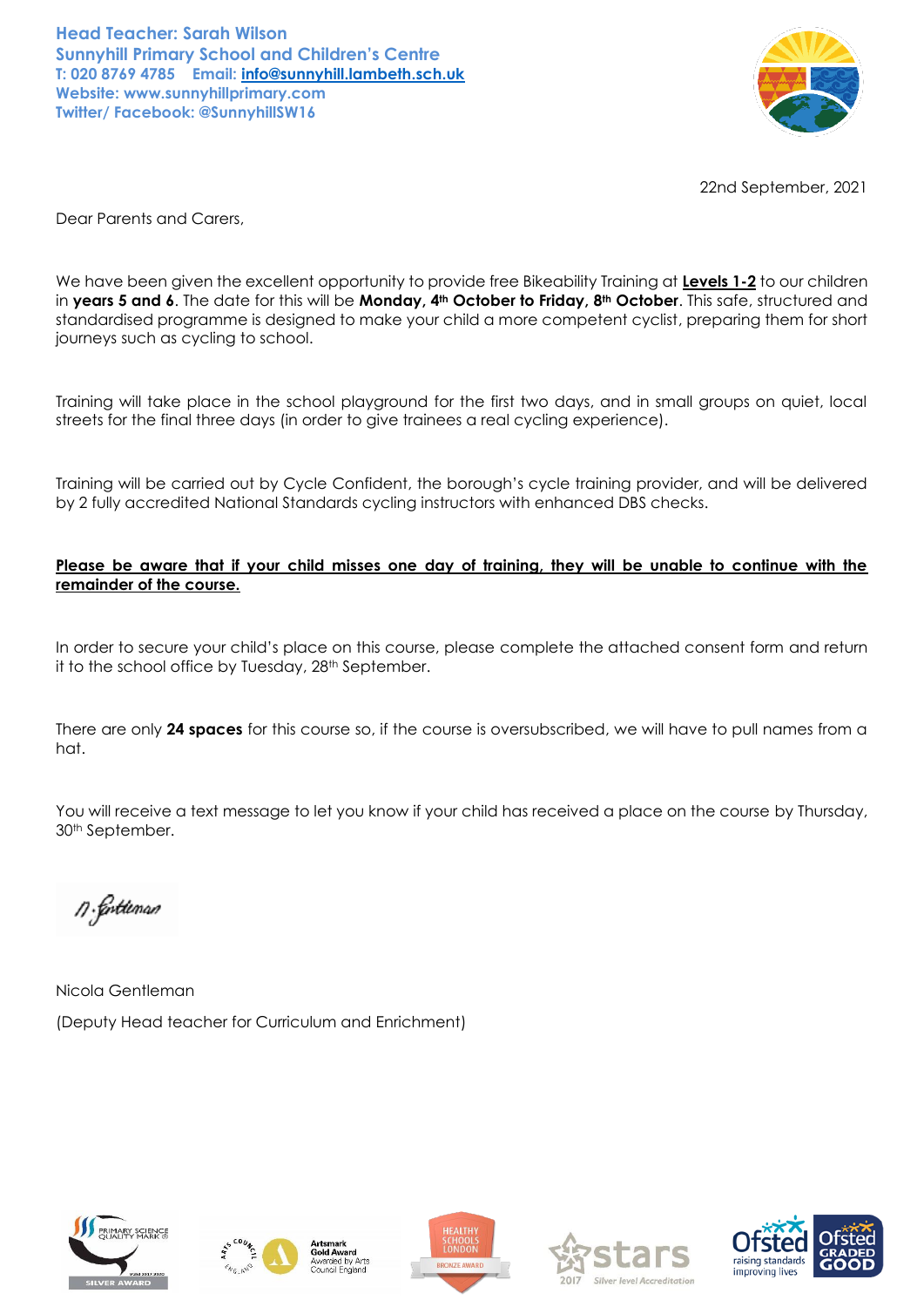**Head Teacher: Sarah Wilson Sunnyhill Primary School and Children's Centre T: 020 8769 4785 Email: [info@sunnyhill.lambeth.sch.uk](mailto:info@sunnyhill.lambeth.sch.uk) Website: www.sunnyhillprimary.com Twitter/ Facebook: @SunnyhillSW16**



The following information is provided by Cycle Confident and aims to answer any questions you may have.

# **Bikeability is the nationally recognised cycle training programme**.

It's about acquiring the practical skills to cycle safely and with confidence on today's roads.

For children to participate in school Bikeability training, they must have basic riding skills (without stabilisers). Free individual training may also be available in your area and is a great way to get your child riding prior to the course commencing, so they can then participate. Check the Cycle Confident website at [www.cycleconfident.com](http://www.cycleconfident.com/) for details.

### **There are three Bikeability levels.**

Level 1 is designed to give your child control over his / her bike and takes place in groups in a space away from traffic such as a playground.

Level 2 will ensure your child is prepared for short journeys such as cycling to school. Training takes place in small groups on quiet, local streets, giving trainees a real cycling experience.

#### **What does my child need to take part in Bikeability?**

Crucially, your child needs to be able to commit to the full length of the course. If they miss a session, they may not be able to re-join the course since their cohort will have moved on. In terms of equipment, your child will need a bike which is in a roadworthy condition, the right size for them, have pumped up tyres and two working brakes. Instructors will show children how to check their bikes at the start of the first session and will ensure that your child's bike is safe for training purposes. BMX bikes are permitted in most circumstances so long as the bike has working brakes, and has not been adapted to the extent that it is no longer suitable for use on the road. The instructors will have the final say on whether your child's bike is safe for them to complete the training on but allowances will be made wherever possible.



### **Can my child share their bike with a child who does not have one?**

There is a provision on the consent form which you can tick if you are happy for another child to borrow your child's bike when his or her group is not in training.

### **What should my child wear to take part in Bikeability?**

In most cases, your child may wear their normal school clothes, suitable for the season and weather. Excessively loose clothes may be hazardous and should be avoided. In colder months, warm layers and gloves are recommended. High visibility tabards will be provided by Cycle Confident.

### **Does my child need a cycle helmet?**

Please see the consent form for more information on whether the borough stipulates that helmets are required for training. This is usually left up to parental discretion so if you do require your child to wear a helmet, please be sure to provide one or check with your school if they are available to borrow.





Council England